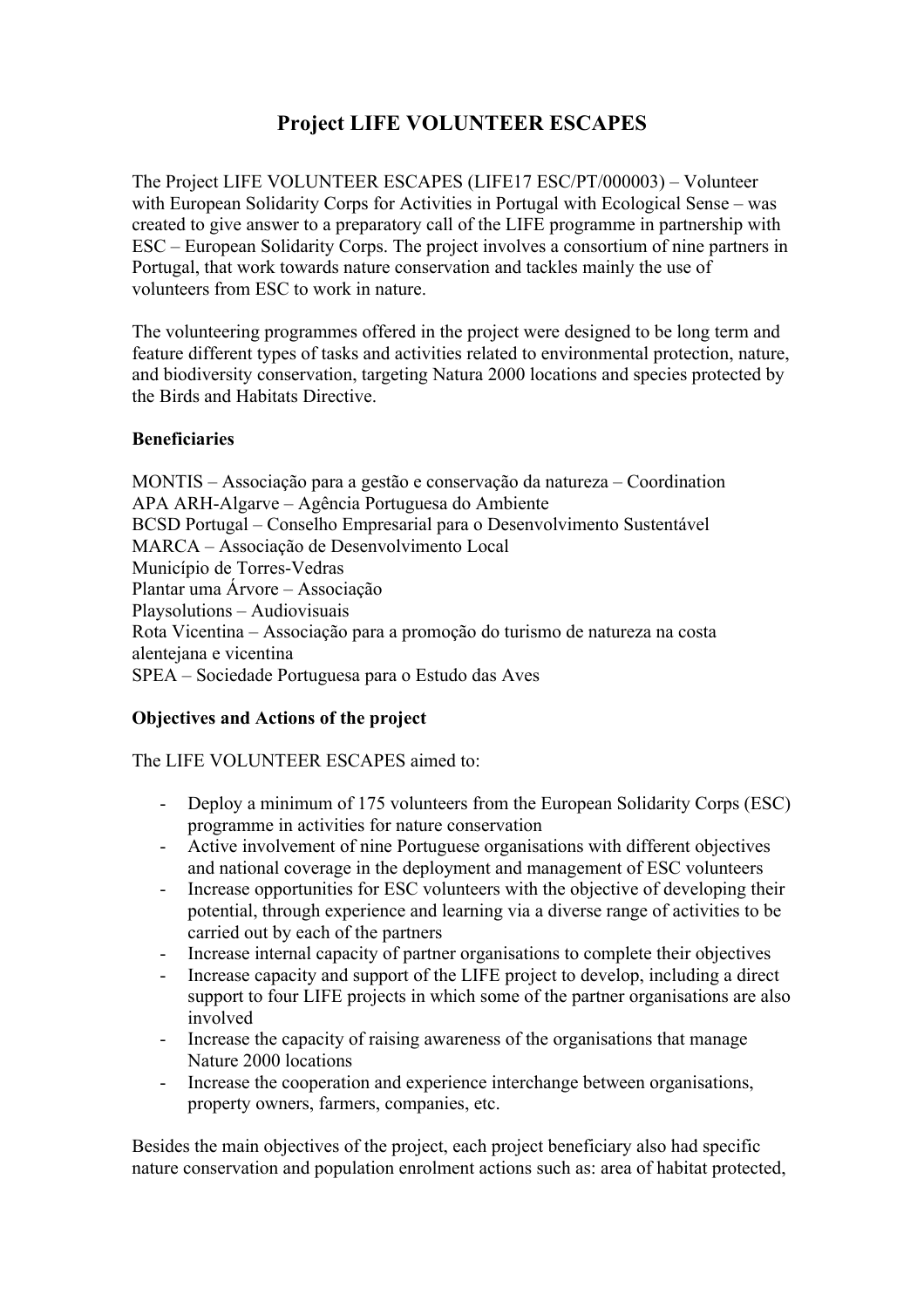area of invasive alien species controlled, autochthonous trees and shrubs produced and planted in conservation works, or number of community people involved in activities with ESC volunteers, external partner institutions (private and public) participating in join activities with ESC volunteers, and so on.

To achieve these objectives, the project was divided into three main actions categories:

Actions A – Implementation Actions – Actions focused on the implementation of each partner work and volunteering programmes

Actions B – Communication and awareness rising – Actions focused on the communication and engagement with the project

Actions C – Project management and monitoring of the project progress – Actions focused on the management of the project, meetings and monitoring of Actions A and B

#### **Results achieved**

The LIFE VOLUNTEER ESCAPES project, from 2018 to 2021 has managed to welcome and work with 214 ESC volunteers corresponding to 17477 volunteering days and 24 nationalities.

Implementation Actions

- 171,85 ha of Area of habitats protected by the Habitats Directive improved
- 3,146 km of Length of Riparian Habitats improved/restored
- 160,03 ha of Area of IAS (Invasive Alien Species) controlled
- 12526 of Autochthonous trees and shrubs produced in nursery
- 37949 of Autochthonous tress planted on conservation works
- 67 Erosion control devices set in water lines with natural engineering works
- 294 km Length of interpretation trails maintained/restored for adequately directing tourists in nature/biodiversity sensitive areas
- 12441 local volunteers participating in joint activities with ESC volunteers
- 17 local landowners engaged in nature conservation activities following contacts with ESC volunteers
- 146 External Partner institutions (public, non-profit and private) participating in joint activities with ESC volunteers
- 5 LIFE funded projects engaged with ESC volunteers
- 18 activities organized and implemented by each volunteer received in BCSD Portugal
- 7 good practices sharing sessions among companies and their stakeholders
- 175 companies and stakeholder's representatives in the good practices sharing sessions
- 8 awareness-raising for young entrepreneurs and start-ups
- 142 entrepreneurs and start-ups representatives in the awareness-raising sessions
- 56 awareness-raising sessions for secondary school students
- 3457 secondary students in the awareness-raising sessions

#### Actions of communication and awareness rising

- 4633 website users
- 1427 Facebook page followers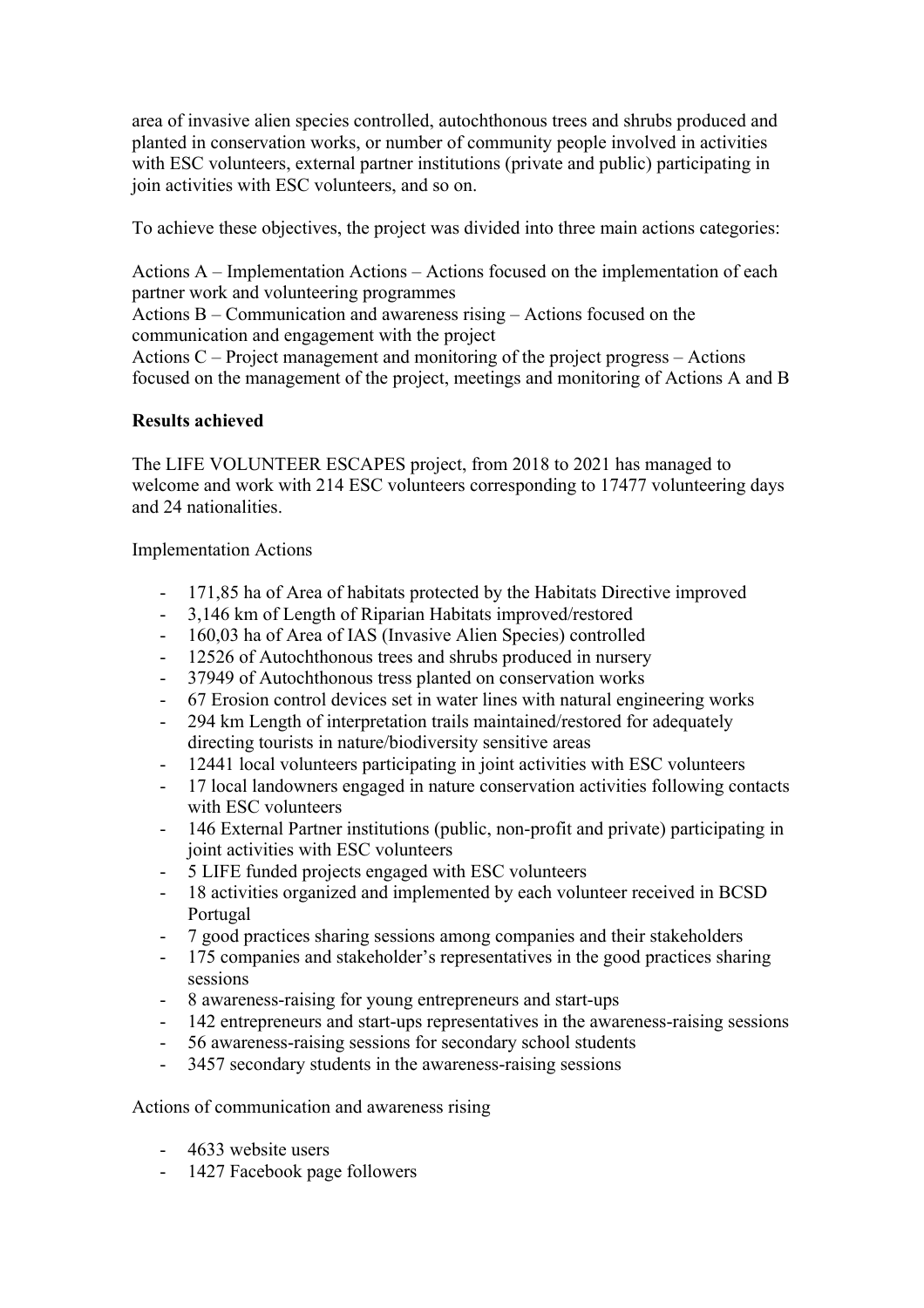- 7 media visits promoted
- 4 National TV news broadcasted
- 3 Radio news broadcasted
- 7 Press releases deployed
- 66 Press news
- 72 Similar organizations attending technical seminars
- 45% of volunteers sharing their experiences though specific events
- 10 Networking synthesis reports delivered
- 7 External LIFE project teams collaborated actively with LIFE VOLUNTEER **ESCAPES**
- 9391 views of the projects Teaser's

# **AFTER-LIFE Plan – 2022 – 2027**

In order to continue the work executed during the LIFE VOLUNTEER ESCAPES project between 2018 and 2021, the nine partner beneficiaries foresee the development of a series of actions during 5 years after the end of the project in 2021.

The presentation of the works will be divided by beneficiaries, taking in account the intervention sites, to better tackle the conservation works and volunteer's enrolment in nature conservation, both main goals of LIFE VOLUNTEER ESCAPES and include a budget foreseen to achieve this plan.

| <b>BCSD</b> Portugal                                            |                                  |                                 |
|-----------------------------------------------------------------|----------------------------------|---------------------------------|
| Conservation works                                              | Volunteer enrolment              | <b>Budget</b>                   |
| - Sensibilization and<br>raising awareness<br>for environmental | None<br>$\overline{\phantom{a}}$ | Personnel Costs -<br>24 142,19€ |
| causes                                                          |                                  |                                 |

BCSD Portugal will continue the Project through its strategic objective of raising awareness in the business community regarding the integration of natural capital in business management. Raising awareness of natural capital is an essential issue that must be considered within the ESG perspective, whether as a risk or a sustainability strategy. BCSD foresee to continue to ensure the dissemination of conservation works and measures for a more sustainable business using the brochure done within the project LIFE VOLUNTEER ESCAPES.

| MARCA - Associação de Desenvolvimento Local |                                      |                                   |
|---------------------------------------------|--------------------------------------|-----------------------------------|
| Conservation works                          | Volunteer enrolment                  | <b>Budget</b> foreseen            |
| - Control and                               | - National                           | Personnel Costs $-7500$ €         |
| irradiation of IAS                          | volunteering                         | per year                          |
| species in                                  | programmes of                        | External Assistance -             |
| Montemor-o-Novo                             | short and long                       | 1500€ per year                    |
| intervention sites                          | duration                             | Consumables – 3000 $\epsilon$ per |
| - Restore of natural                        | Youth volunteering<br>$\blacksquare$ | year                              |
| habitats and semi-                          | programmes                           |                                   |
| natural habitats                            | Local volunteering                   |                                   |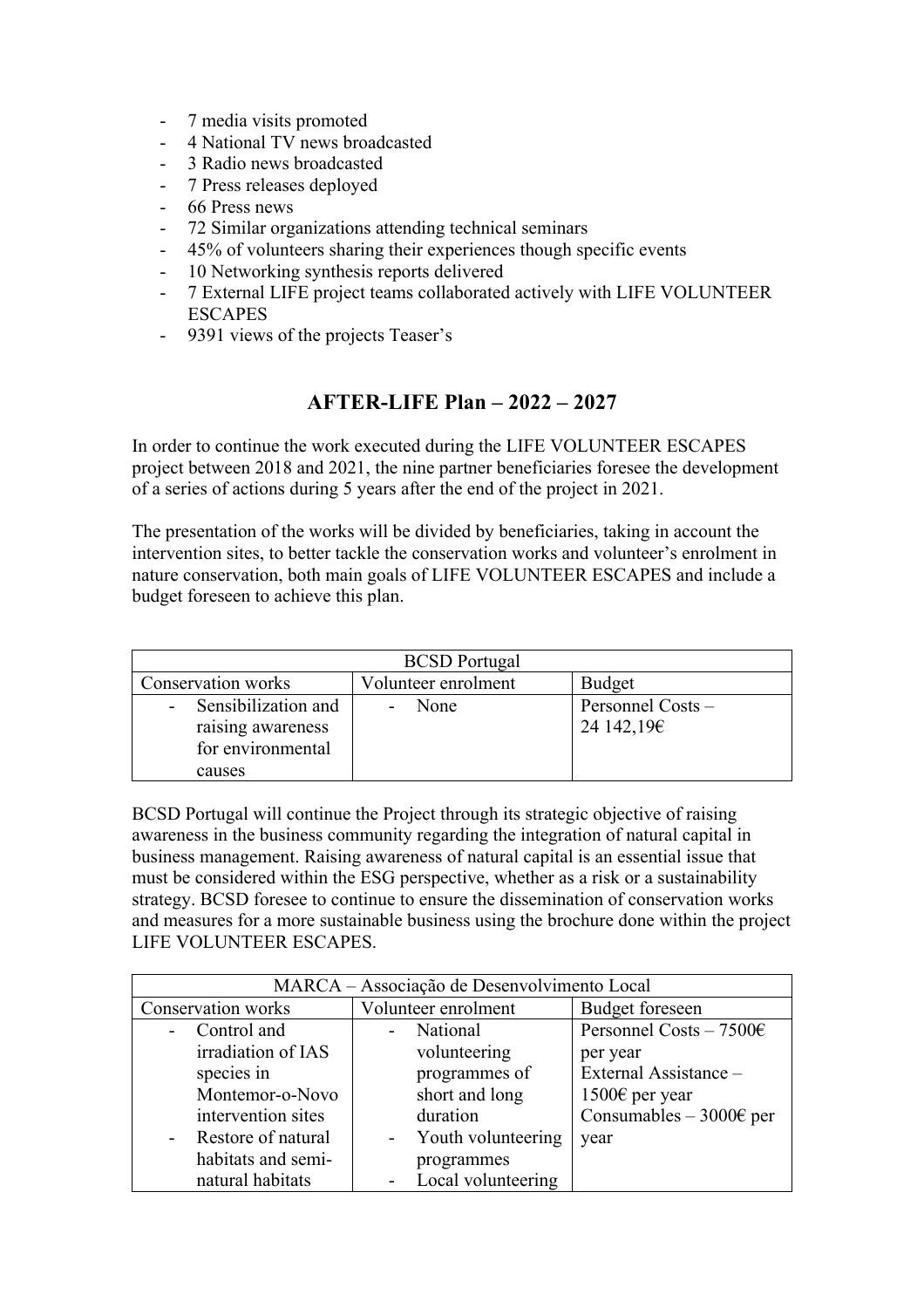| - International      |  |
|----------------------|--|
| workcamps            |  |
| - Volunteering       |  |
| activities for       |  |
| adults, institutions |  |
| and companies        |  |

MARCA will continue to develop volunteering programmes for nature conservation such as the ones presented above, continuing the partnerships already established and new ones with national entities (schools, companies, associations, municipalities, NGOs) and European entities (mainly NGO's) and resorting to national and European funding with programmes such as European Solidarity Corps and European Youth Foundation.

Continuing the dynamism of volunteering, in particular youth volunteering, will allow to raise awareness of environmental issues of the territorial context where MARCA-ADL is inserted.

It is expected that the conservation works presented, involving the volunteers received under such programmes will be developed in Montemor-o-Novo county, continuing the conservation works done under LIFE VOLUNTEER ESCAPES.

These monitoring and/or intervention on previous conservation work is of the upmost importance to ensure its effects in the medium-long term and to monitor the possibility of new threats.

| MONTIS - Associação para a Gestão e Conservação da Natureza                                                                                |                                                                                                                                                                                                                                    |                                                                                                                                         |
|--------------------------------------------------------------------------------------------------------------------------------------------|------------------------------------------------------------------------------------------------------------------------------------------------------------------------------------------------------------------------------------|-----------------------------------------------------------------------------------------------------------------------------------------|
| Conservation works                                                                                                                         | Volunteer enrolment                                                                                                                                                                                                                | <b>Budget</b>                                                                                                                           |
| - - Maintenance of<br>the works done<br>under the project<br>- Continuation of<br>habitat restoration<br>of the areas under<br>the project | Long-term<br>$\overline{\phantom{0}}$<br>volunteering<br>programmes<br>Workcamps<br>$\overline{\phantom{0}}$<br>Activities with<br>general community<br>Activities with<br>$\blacksquare$<br>partnerships of<br>youth associations | Personnal costs -<br>120 000€<br>Travel and volunteer<br>expenses $-150000 \in$<br>Consumables and<br>communication $-12000\varepsilon$ |

The involvement of volunteers in nature conservation has always been one of MONTIS focus, to involve who is interested in giving a hand to nature. LIFE VOLUNTEER ESCAPES has allowed the association to have a long-term team on the field working on a continuous scope on the conservation tasks of the areas managed by MONTIS. Alongside the advanced regarding the restoration of the ecosystem, having a permanent team has also opened the community to new partnerships (companies, youth associations, etc), and a better enrolment with the participants in activities.

MONTIS will continue to receive international and national volunteers for nature conservation works throughout projects such as European Solidarity Corps, Youth Exchanges, Erasmus  $+$  on long-term volunteering projects. In parallel the association will continue to promote volunteering activities and workcamps focused on nature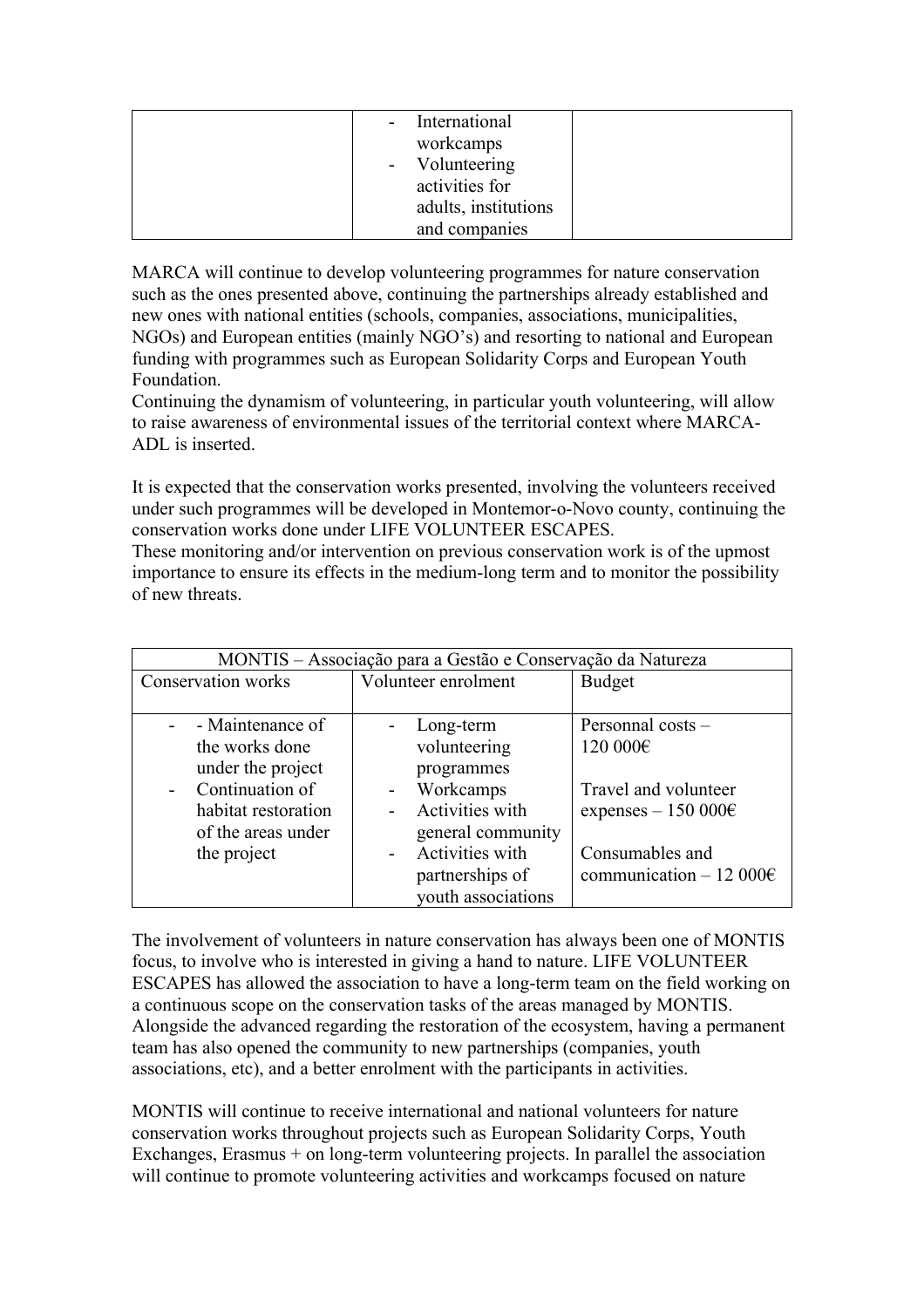conservation with youth associations, companies, general community, and other partnerships.

The continuation of these volunteering programmed, will allow the progress and maintenance of the work done by the volunteers of LIFE VOLUNTEER ESCAPES on the areas under the association's management, mainly in Vouzela, São Pedro do sul, Arouca and Pampilhosa da Serra county. MONTIS will resort to projects, donations, crowdfunding campaigns, memberships to finance the continuation of volunteers for nature conservation teams.

| Municipio de Torres Vedras                                                                                                                                                                                 |                                                                                                                        |                                                                                                                                             |
|------------------------------------------------------------------------------------------------------------------------------------------------------------------------------------------------------------|------------------------------------------------------------------------------------------------------------------------|---------------------------------------------------------------------------------------------------------------------------------------------|
| Conservation works                                                                                                                                                                                         | Volunteer enrolment                                                                                                    | Budget                                                                                                                                      |
| - Maintenance of the<br>areas intervened<br>with the project<br>Implementation of<br>conservation<br>project in the<br>municipality' and<br>parishes' properties<br>- Control of invasive<br>alien species | - Volunteering<br>actions for the<br>local community<br>Sensibilization<br>$\sim 100$<br>actions for the<br>population | Consumables (such as<br>tools) – 6000 $\epsilon$<br>Autochthonous trees and<br>shrubs to plant $-6500 \in$<br>Personnel Costs - $15000 \in$ |

The Municipality of Torres Vedras will continue to develop volunteering activities open to the local community focused on nature conservation, as well as raising awareness actions regarding the importance of maintenance and increase of biodiversity and habitat quality of the local forest ecosystems. These activities will be ensured by the Municipality's employees and local volunteers from schools, associations, companies and the parishes of the county. The volunteering programmes to be developed will be mainly of short duration and will contribute to the maintenance of the areas intervened with LIFE VOLUNTEER ESCAPES in Torres Vedras county and from which many are part of Nature 2000 Network, such as: Paisagem Protegida das Serras do Socorro e Archeira.

MTV will also continue the annual give-away of many native trees and shrubs as a measure to continue encouraging the population to plant native species.

Volunteering has allowed the Municipality of Torres Vedras to increase the interventions done on the areas of the county of nature interest. Volunteering, albeit in a more sporadic mode, will make possible to continue the work developed during the project and guarantee the success of the interventions carried out. In the same way, by carrying out nature conservation activities, on a voluntary basis, it will be possible to reinforce the importance of community collaboration in the maintenance of the intervention areas.

| Plantar uma Arvore |                     |               |
|--------------------|---------------------|---------------|
| Conservation works | Volunteer enrolment | <b>Budget</b> |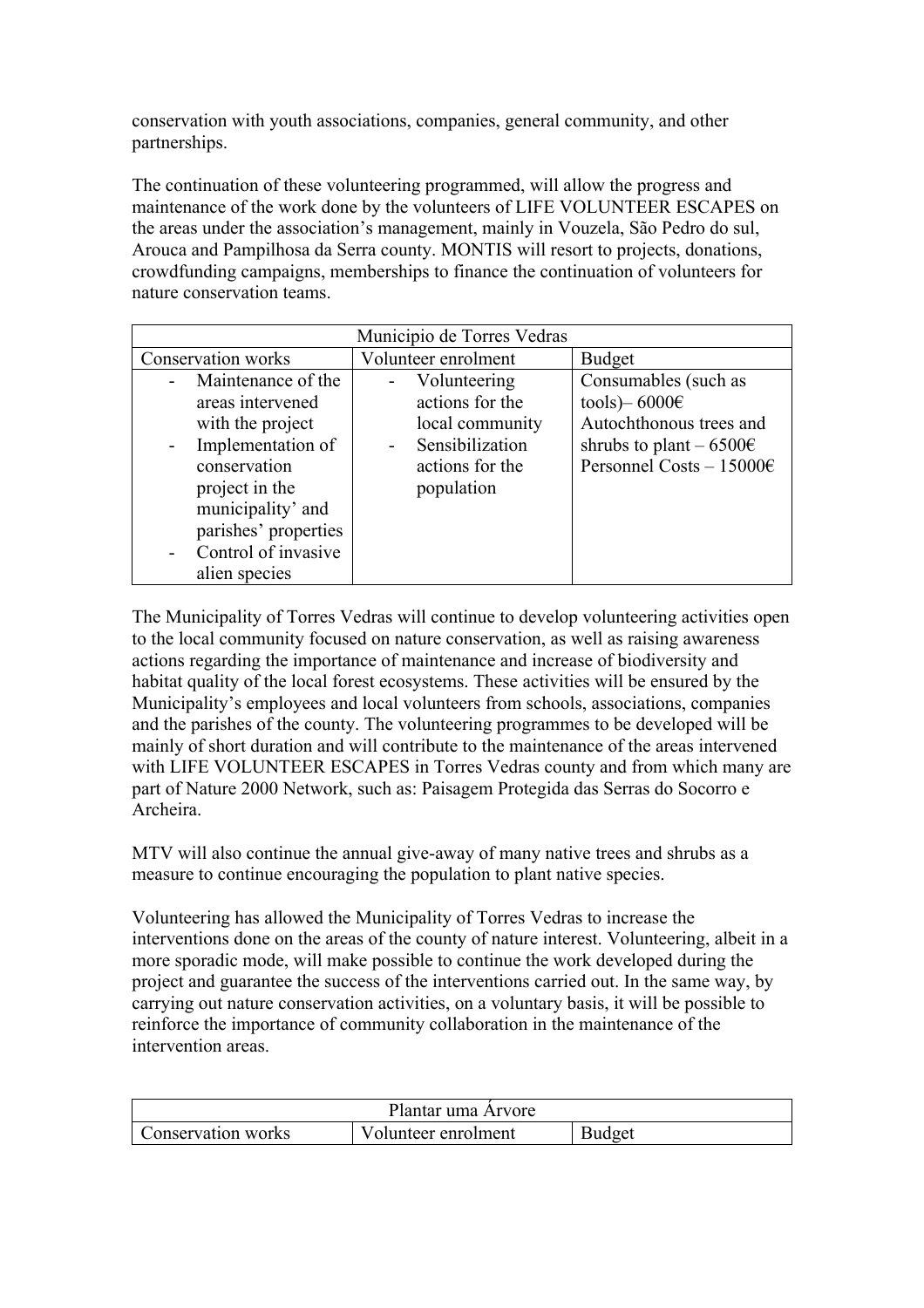| - Maintenance of the | Short-term                            | Personnel Costs – 200          |
|----------------------|---------------------------------------|--------------------------------|
| works done under     | volunteering                          | $005,50 \in$                   |
| the project          | programmes                            | Travels – 15 392,24 $\epsilon$ |
| - Maintenance of the | Long-term<br>$\overline{\phantom{0}}$ | Consumables $-52$ 253,08€      |
| works done with      | volunteering                          | Volunteering $-$               |
| partnerships during  | programmes                            | 146 372,50€                    |
| the project, such as | <b>Activities for local</b>           |                                |
| Mata Nacional do     | volunteers                            |                                |
| <b>Bussaco</b>       |                                       |                                |

Continuing with the volunteer programs in essential to consolidate the work done with LIFE VOLUNTEER ESCAPES. The long-term volunteering of this project has brought more consistency to conservation work with two larger, more professional, and regular teams on the field, increasing the ability to coordinate local volunteer groups of punctual activities with more available monitors, and has also allowed the teams to start working in new areas not only in both the regions on the project (Sintra and Vila Pouca de Aguiar) but also nationally, with field trips on the continent and the five islands in Azores.

The LIFE VOLUNTEER ESCAPES has increased Plantar uma Árvore's work scale by more than double and it is only possible to maintain the results in the medium-long term in the intervention areas while maintaining human resources with the current dimension. The five-year period, presented on the AFTER-LIFE plan, for most of the areas involved will allow management periods ranging between six and eleven years, increasing the potential for success and self-sufficiency in areas with well-developed plantations, benefited native regeneration, control of exotic species and high percentage of local voluntary groups sensitized and involved in actions on the group.

Plantar uma Árvore will continue to develop long-term volunteering programmes depending on opportunities, with partnerships such as European Solidarity Corps, shortterm volunteering activities with engagement of local volunteers in the works foreseen to the intervention areas of the project, and the field trips concept developed during the project LIFE VOLUNTEER ESCAPES that will allow to continue the partnerships established nationally on continent and islands.

The work to be develop will continue to be supported by Parques de Sintra-Monte da Lua, Câmara Municipal de Cascais, Câmara Municipal de Sintra, ICNF, and Câmara Municipal de Vila Pouca de Aguiar.

| Rota Vicentina              |                           |                                    |
|-----------------------------|---------------------------|------------------------------------|
| Conservation works          | Volunteer enrolment       | Budget                             |
| - Control of invasive alien | - Long-term volunteering  | Personnel Costs - 97260 $\epsilon$ |
| species                     | programmes                | Travel – $4800\epsilon$            |
| - Monitoring and            | - Short-term volunteering | External Assistance -              |
| maintenance of walking      | programmes                | 54000€                             |
| trails                      | - Caretakers              | Communication $-3240\epsilon$      |
|                             |                           | Consumables - $723200 \in$         |
|                             |                           | Insurance – $1800 \text{ } \in$    |
|                             |                           | Others $-35400 \in$                |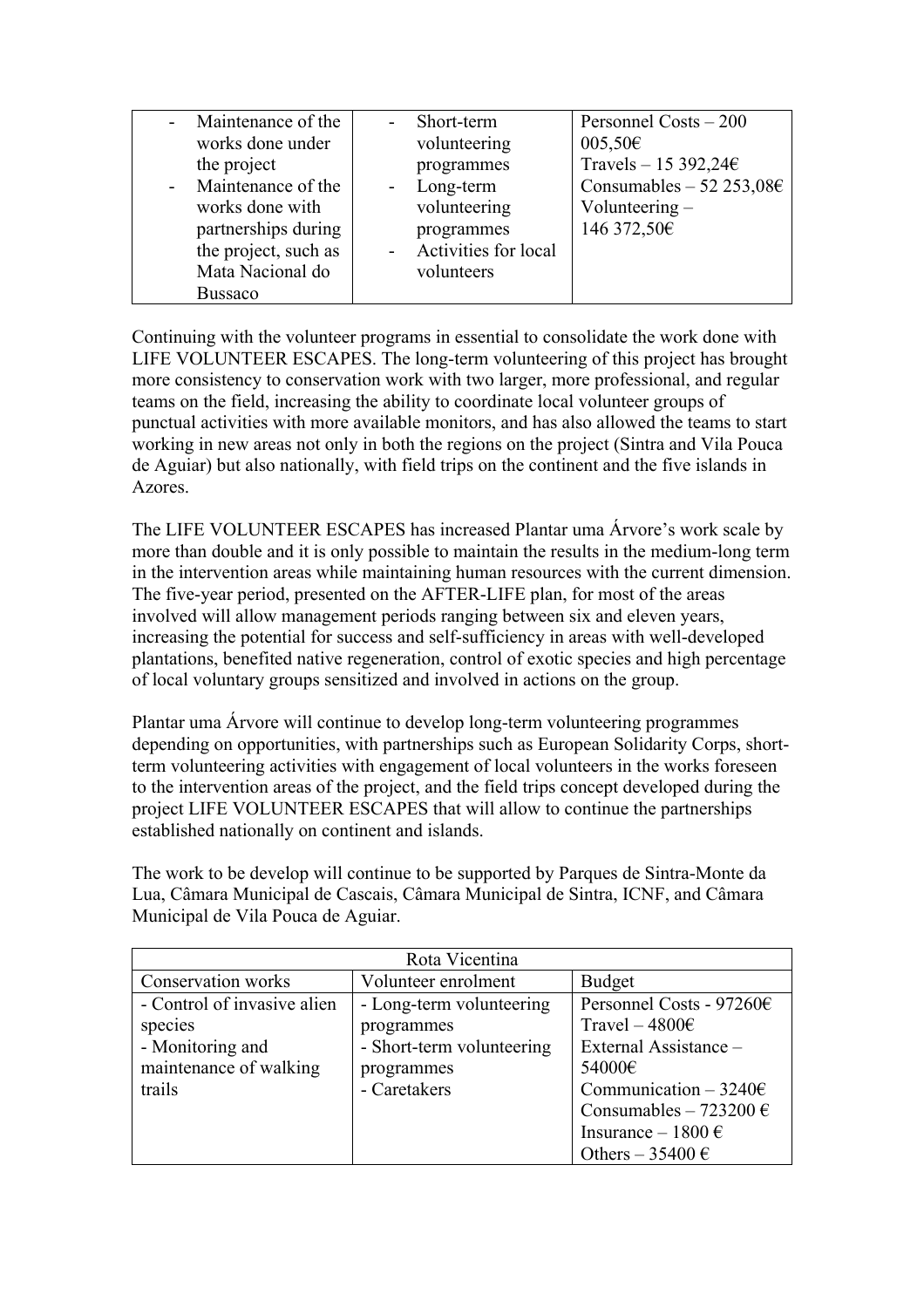Anchoring on the current experience of working with volunteers, local community and network of partners, including tourists, operators and national, regional and local public bodies, which ensure compatibility between tourism, nature and biodiversity conservation. With the identified activities, Rota Vicentina expect not only to improve compatibility between pedestrian tourism and conservation of the existing biodiversity but also to engage volunteers and other stakeholders with concrete conservation works, and to increase the knowledge about Natura 2000 protected areas.

Rota Vicentina will reinforce the current cooperation model for Natura 2000 conservation and responsible tourism. This action will explore Natura 2000 preservation and awareness about these protected areas and volunteering involvement along the Rota Vicentina Walking Trails. Thus, it will promote and maintain sustainable and responsible nature tourism, which is the motto of Rota Vicentina Association.

Rota Vicentina will continue with these different actions:

- Control of invasive flora species that exist along some stretches of the Fishermen's Trail (mostly *Acacia sp* and some *Carpobrotus edulis*), which are invading adjacent areas, threatening protected natural habitats and species.

- Maintenance and restoration of the directional equipment and trail signage along Rota Vicentina trails, in order to improve their use by tourists, directing them along the right ways to walk and therefore avoiding the use of other trails and the potential negative effects on natural flora (which could compromise conservation targets for several populations of protected flora, including endemics, for which trampling is a current threat);

- Environmental awareness raising and engagement of local populations and tourists using Rota Vicentina trails.

| SPEA – Sociedade Portuguesa para o Estudo das Aves |                             |                               |
|----------------------------------------------------|-----------------------------|-------------------------------|
| Conservation works                                 | Volunteer enrolment         | <b>Budget</b>                 |
| - Birdlife monitoring                              | Local volunteer             | Personnel<br>Costs            |
| - Support in back office                           | scholarships                | 220 650€                      |
| work                                               | - Partnership' with schools | and volunteer<br>Travel       |
| Control of invasive                                | -Volunteering Programmes    | expenses - 136 000 $\epsilon$ |
| species                                            | from IPDJ                   | Others $-750$ €               |
| Production<br>of <sub>1</sub>                      | - Long-term volunteering    |                               |
| autochthonous plants<br>in <sub>1</sub>            | programmes                  |                               |
| nursery                                            | - Short-term volunteering   |                               |
| - Maintenance of areas                             | programmes                  |                               |
| intervened in the project                          |                             |                               |
| Plantation<br>of                                   |                             |                               |
| autochthonous species                              |                             |                               |
| - Maintenance of paths and                         |                             |                               |
| water lines                                        |                             |                               |

The involvement of volunteers has become a great asset as they have allowed the reinforcement of technical teams on the field and increase the work done in less of a time period. Having volunteers collaborate with SPEA has demonstrated the potential of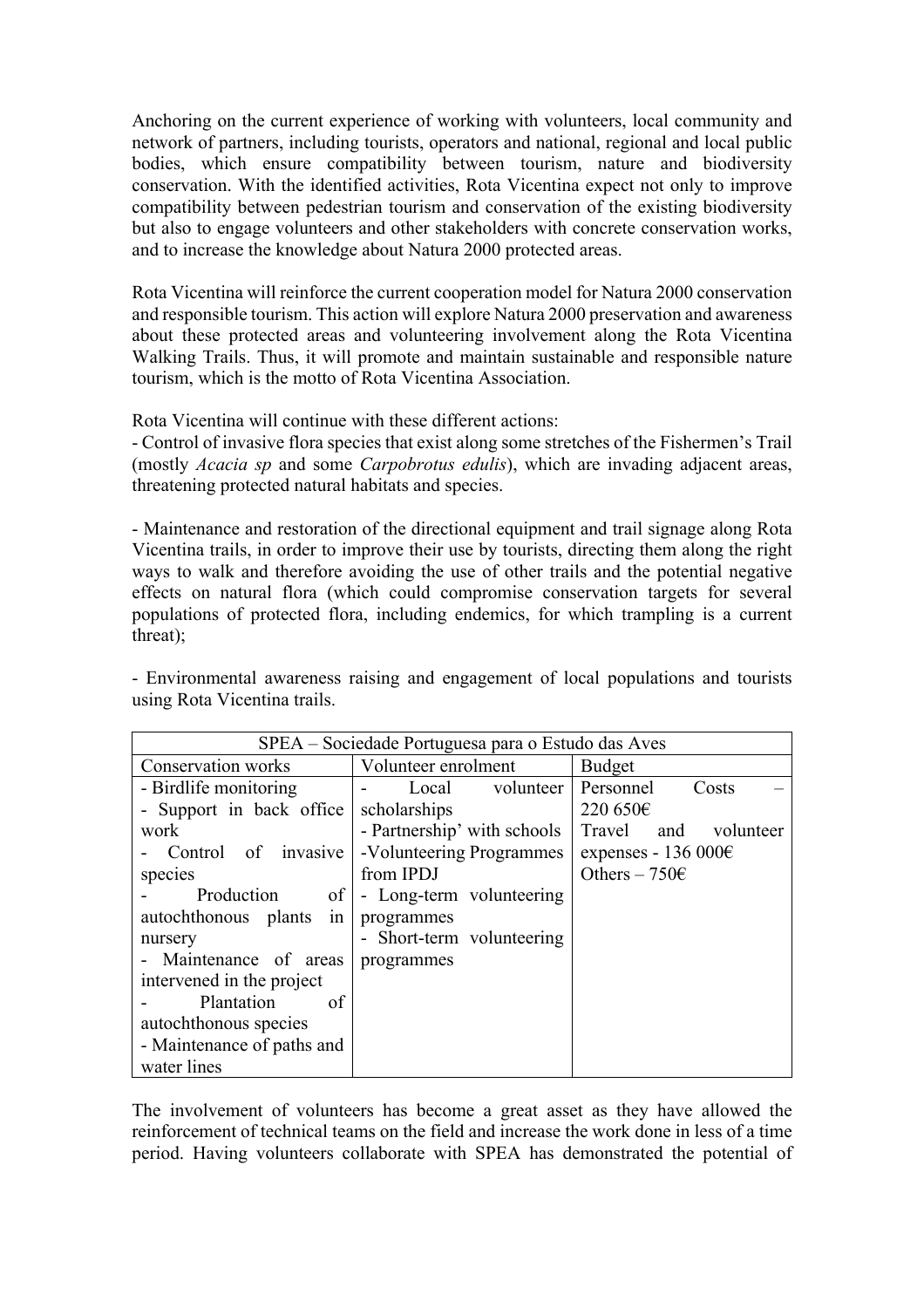contributing to the education and training of young people to raise awareness to nature conservation.

SPEA will continue to develop several volunteering programmes on the areas intervened in the project LIFE VOLUNTEER ESCAPES, such as I SPA "Ilhas Berlengas" (PTZPE0009); SPA "Pico da Vara / Ribeira do Guilherme - Ilha de S. Miguel (PTZPE0033) and SCI "Serra da Tronqueira / Planalto dos Graminhais" (PTMIG0024); SPA "Lagoa Pequena" (PTZPE0049) and SCI "Fernão Ferro / Lagoa de Albufeira" (PTCON0054); SPA "Ria Formosa" (PTZPE0017), SCI "Ria Formosa/Castro Marim" (PTCON0013) ensuring the continuation of the conservation Works in these sites.

The recruitment of volunteers will pass by the offer of volunteering opportunities such as long-term volunteering funded by the European Solidarity Corps or Erasmus +, partnerships with Universities and local schools, short-term volunteering programmes such as workcamps, local volunteer scholarships or Portuguese sport and youth programmes.

| APA – Agência Portuguesa do Ambiente |                            |                              |
|--------------------------------------|----------------------------|------------------------------|
| Conservation works                   | Volunteer enrolment        | <b>Budget</b>                |
|                                      |                            |                              |
| - Monitoring of aquatic              | Continuation of the        | Personnel Costs $-20000 \in$ |
| ecosystems                           | project                    | Consumables $-4000 \in$      |
| - Control of invasive alien          | Voluntariado               |                              |
| species                              | Ambiental para a           |                              |
| Plantation of                        | Agua                       |                              |
| autochthonous species                | (Environmental             |                              |
|                                      | Volunteering for           |                              |
|                                      | Water)                     |                              |
|                                      | <b>Educational actions</b> |                              |
|                                      | Environmental              |                              |
|                                      | volunteering               |                              |
|                                      | activities                 |                              |

APA – ARH Algarve within the scope of the Environmental Volunteering for Water (Voluntariado Ambiental para a Água) and similarly to the last few years, will continue to promote in the Algarve region the voluntary actions for nature conservation that started in an early stage of the LIFE VOLUNTEER ESCAPES project.

In the coming years, we will continue to carry out these actions in the 16 municipalities of the Algarve in the areas already defined within the scope of LIFE VOLUNTEER ESCAPES, or in other that may arise in the meantime proposed by our partners, or out of interest in the conservation of priority ecosystems. Special attention will be paid to the areas defined within the scope of this LIFE, since it is necessary to continue the conservation work already started, under penalty of regressing in the results achieved, for example regarding the control of invasive alien species.

APA-ARH Algarve will continue the nature conservation volunteering enrolment with the contribute of the municipalities, schools, centros de ciência vida (life science